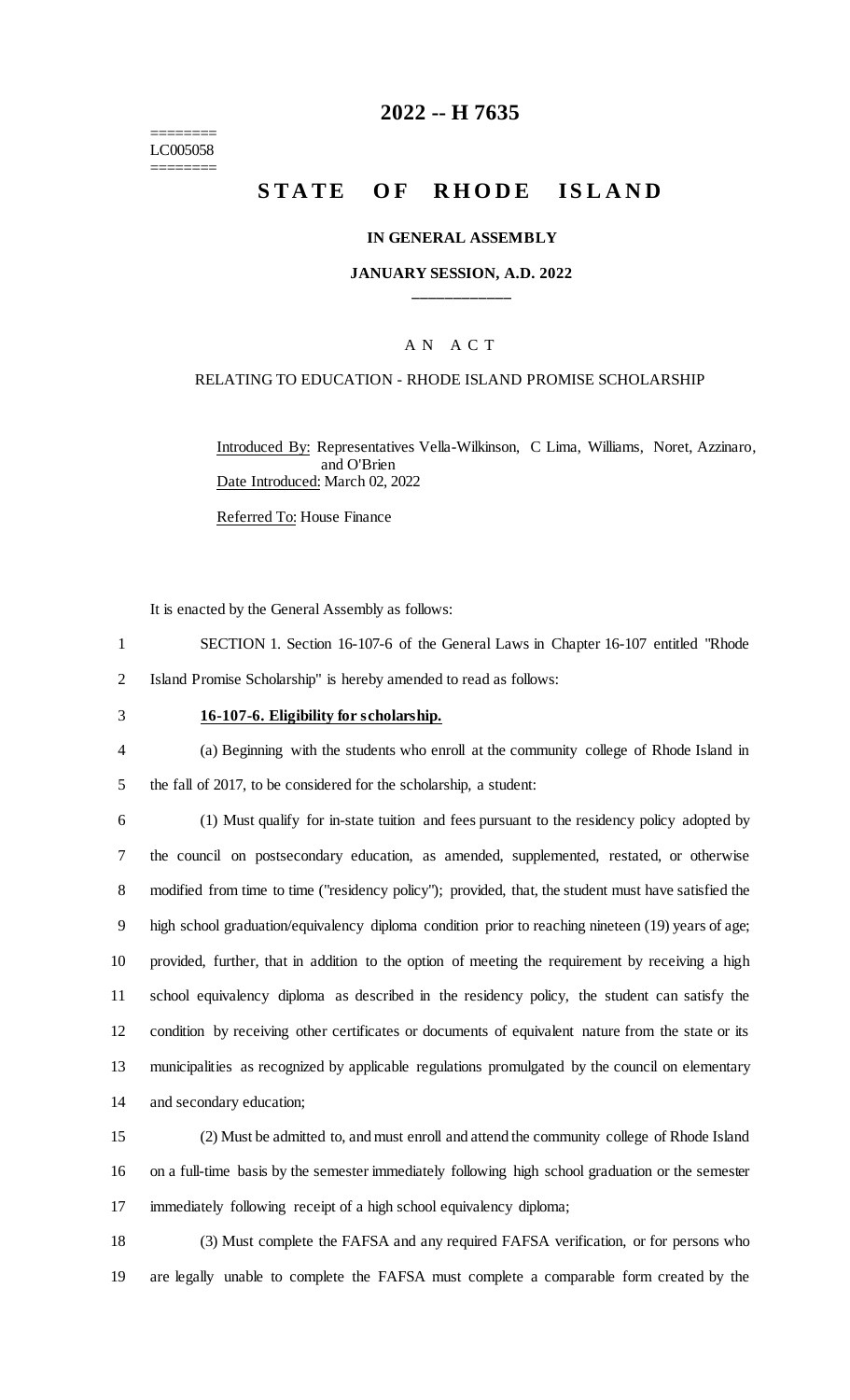community college of Rhode Island, by the deadline prescribed by the community college of Rhode

Island for each year in which the student seeks to receive funding under the scholarship program;

(4) Must continue to be enrolled on a full-time basis;

 (5) Must maintain an average annual cumulative grade point average (GPA) of 2.5 or greater, as determined by the community college of Rhode Island;

 (6) Must remain on track to graduate on time as determined by the community college of Rhode Island;

(7) Must not have already received an award under this scholarship program; and

(8) Must commit to live, work, or continue their education in Rhode Island after graduation.

 The community college of Rhode Island shall develop a policy that will secure this commitment from recipient students.

 (b) Notwithstanding the eligibility requirements under subsection (a) of this section ("specified conditions"):

 (1) In the case of a recipient student who has an approved medical or personal leave of absence or is unable to satisfy one or more specified conditions because of the student's medical or personal circumstances, the student may continue to receive an award under the scholarship program upon resuming the student's education so long as the student continues to meet all other applicable eligibility requirements;

 (2) In the case of a recipient student who is a member of the national guard or a member of a reserve unit of a branch of the United States military and is unable to satisfy one or more specified conditions because the student is or will be in basic or special military training, or is or will be participating in a deployment of the student's guard or reserve unit, the student may continue to receive an award under the scholarship program upon completion of the student's basic or special 24 military training or deployment; and

 (3) Any student with a disability, otherwise eligible for a scholarship pursuant to the provisions of this section, as of May 15, 2021, shall be entitled to access this program and shall be afforded all reasonable accommodations, as required by the ADA and the Rehabilitation Act of 1973, including, but not limited to, enrolling on a part-time basis, attaining a high school diploma/GED by age twenty-one (21), and taking longer than two (2) years to graduate with an associate's degree.; and

 (4) On and after July 1, 2022, a student who enrolls for the first semester at the community college of Rhode Island after the student completes basic training prior to becoming a military reservist, who is otherwise eligible for a promise scholarship pursuant to the provisions of this 34 section, shall also be entitled to access this program and be eligible for the scholarship.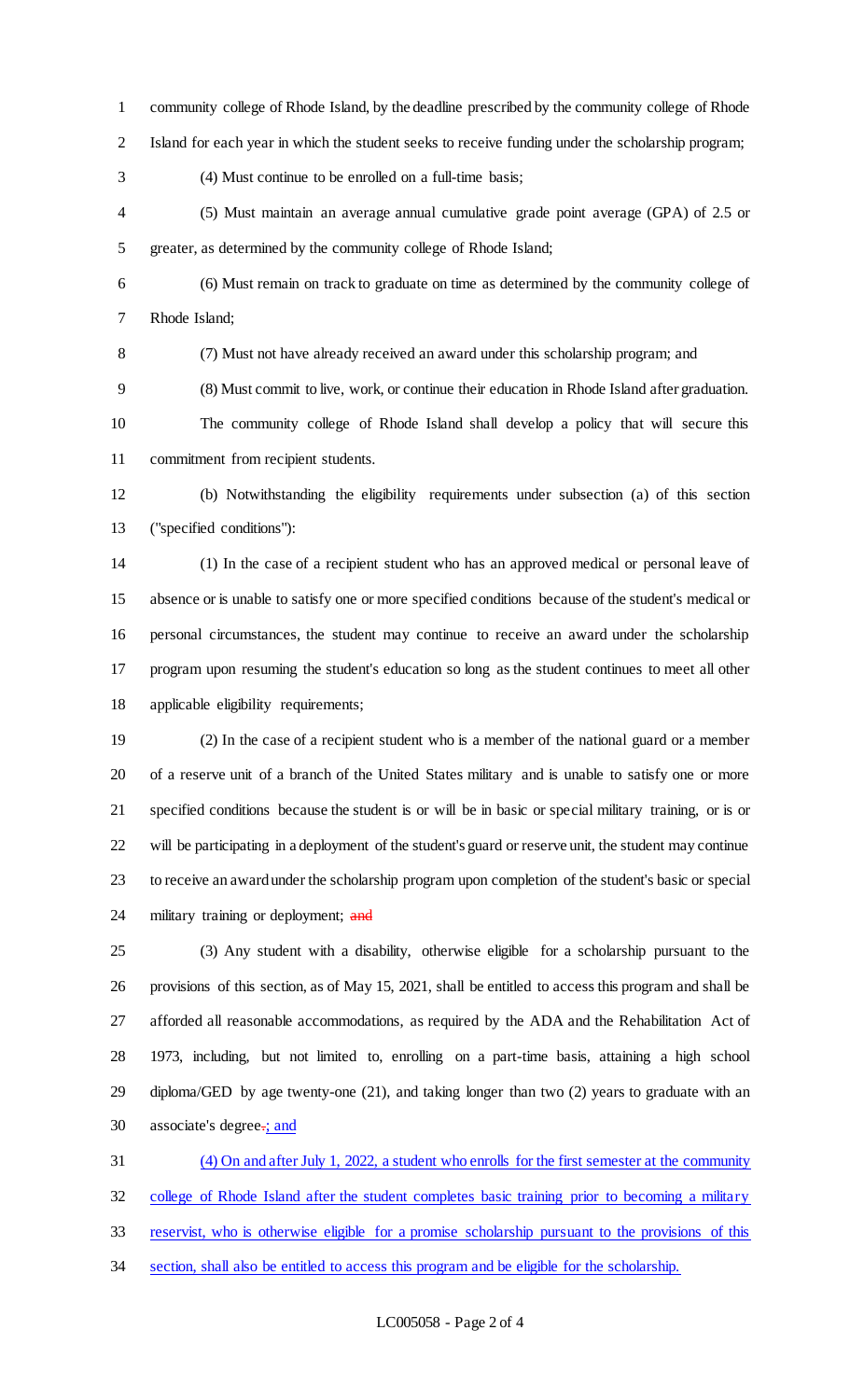======== LC005058 ========